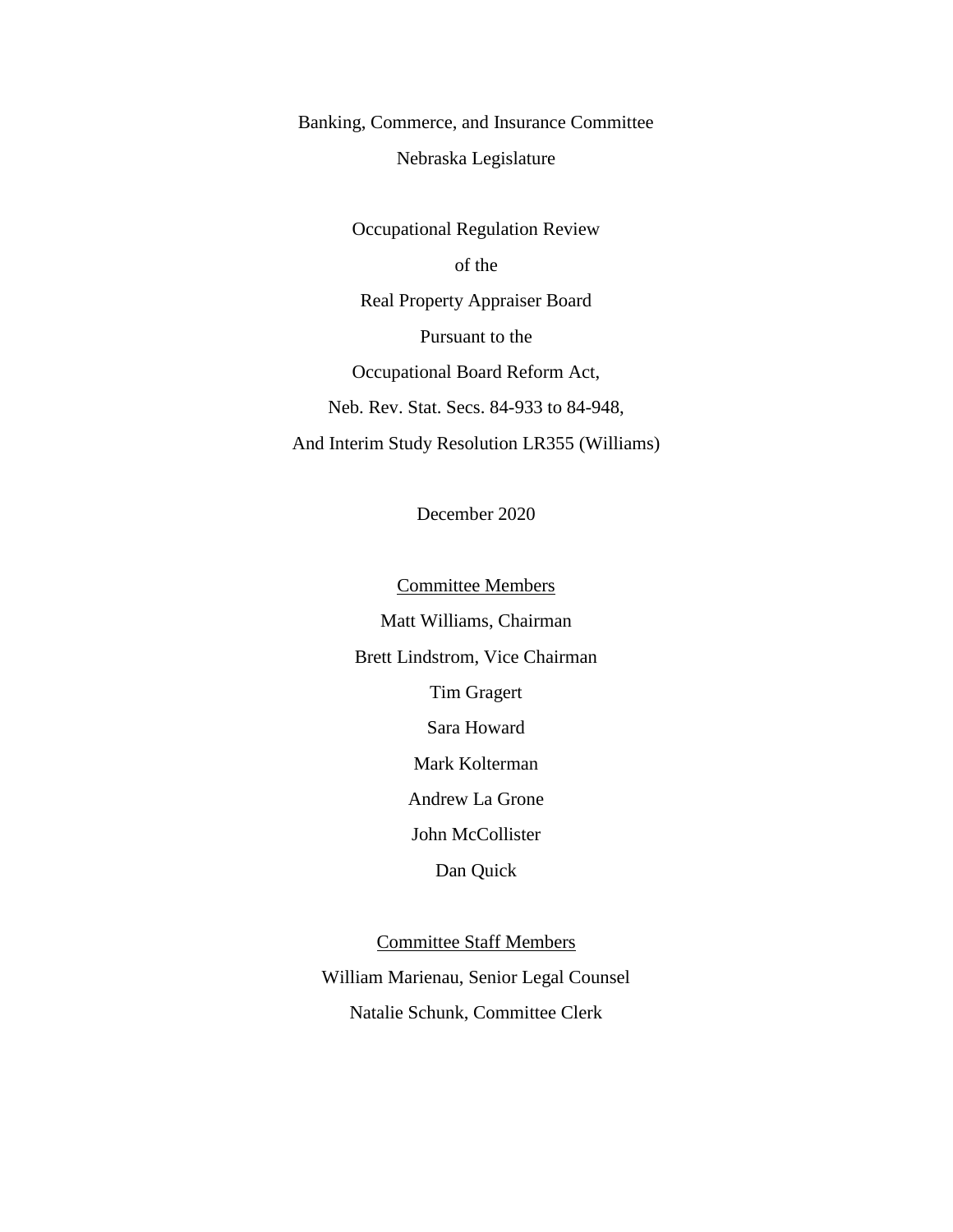The Occupational Board Reform Act, Neb. Rev. Stat. Secs. 84-933 to 84-948, was enacted in 2018 to provide for legislative review of occupational regulations.

Neb. Rev. Stat. Sec. 84-948 (1) provides as follows:

(1) Beginning in 2019, each standing committee of the Legislature shall annually review and analyze approximately twenty percent of the occupational regulations within the jurisdiction of the committee and prepare and submit an annual report electronically to the Clerk of the Legislature by December 15 of each year as provided in this section. Each committee shall complete this process for all occupational regulations within its jurisdiction within five years and every five years thereafter. Each report shall include the committee's recommendations regarding whether the occupational regulations should be terminated, continued, or modified.

Neb. Rev. Stat. Sec. 84-948(2) provides as follows:

(2) Each committee may require the submission of information by the affected occupational board and other affected or interested parties.

Neb. Rev. Stat. Sec. 84-948(3) to (7) provides as follows (with requests shown in bold):

(3) A committee's report shall include, but not be limited to, the following:

# **(a) The title of the regulated occupation and the name of the occupational board responsible for enforcement of the occupational regulations;**

Real Property Appraisers.

The Real Property Appraisers Board.

## **(b) The statutory citation or other authorization for the creation of the occupational regulations and occupation board;**

The Real Property Appraiser Act,

Neb. Rev. Stat. Secs. 76-2201 to 76-2250.

# **(c) The number of members of the occupational board and how the members are appointed;**

Five appointed by the Governor.

## **(d) The qualifications for membership on the occupational board;**

The board consists of five members; three members are certified real property appraisers representing each of the three congressional districts; two members are at-large: one representative of financial institutions, one licensed real estate broker.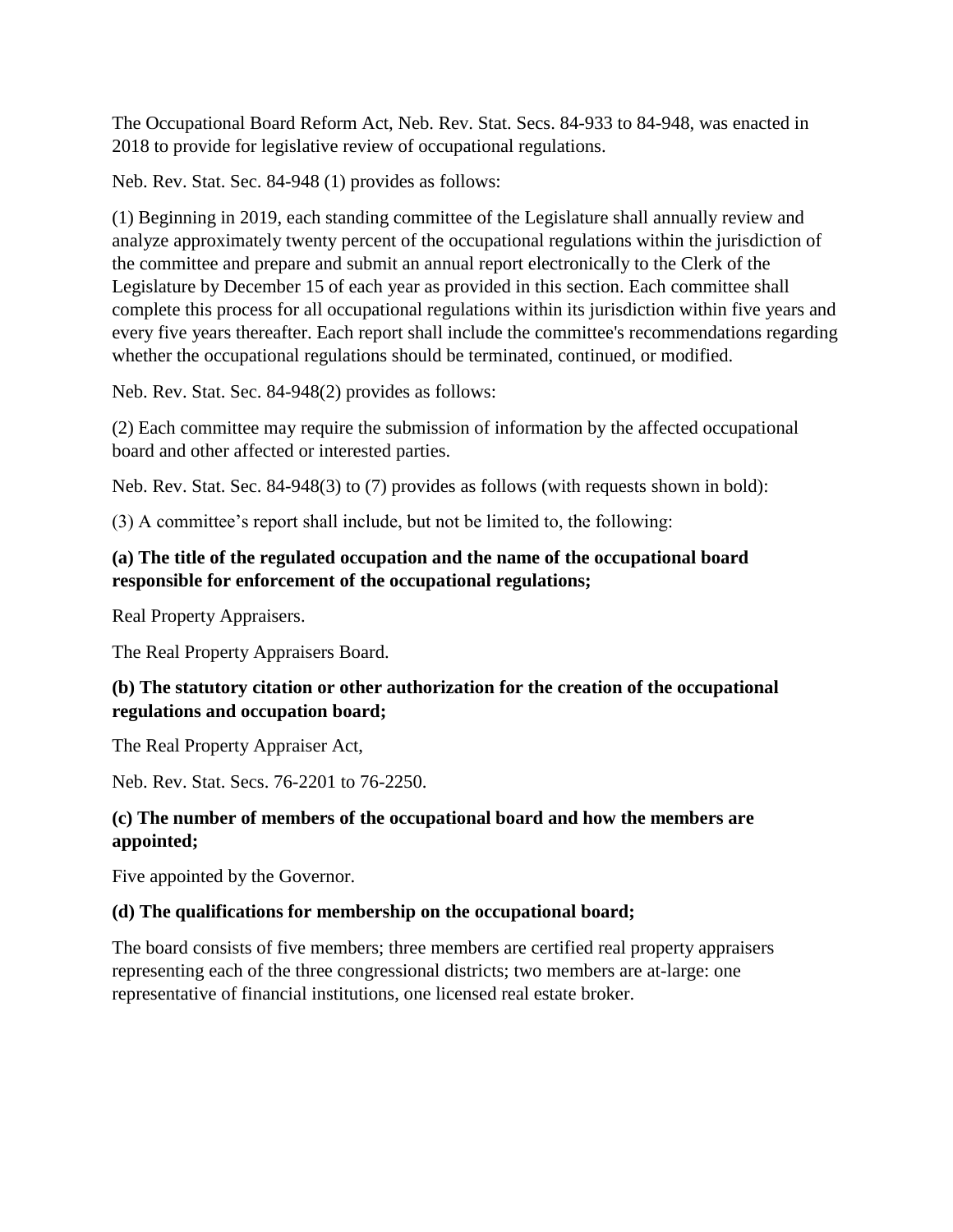## **(e) The number of times the occupational board is required to meet during the year and the number of times it actually met.**

Required FY 2020-2019: 0

Held FY 2020-2019: 10

Required FY 2019-2018: 0

Held FY 2019-2018: 13

Required FY 2018-2017: 0

Held FY 2018-2017: 13

Required FY 2017-2016: 0

Held FY 2017-2016:

Required FY 2016-2015: 0

Held FY 2016-2015: 12

### **(f) Annual budget information for the occupational board for the five most recently completed fiscal years;**

FY 2020-2019 Budget: 447401

FY 2019-2018 Budget: 383056

FY 2018-2017 Budget: 454462

FY 2017-2016 Budget: 388173

FY 2016-2015 Budget: 462584

**(g) For the immediately preceding five calendar years, or for the period of time less than five years for which the information is practically available, the number of government certifications, occupational licenses, and registrations the occupational board has issued, revoked, denied, or assessed penalties against, listed anonymously and separately per type of credential, and the reasons for such revocations, denials, and other penalties;**

#### **Issued:**

|      | <b>CGRPA</b> | <b>CRRPA</b> | <b>LRRPA</b> | <b>TRPA</b> | <b>SRPA</b> | <b>TCGRPA</b> |
|------|--------------|--------------|--------------|-------------|-------------|---------------|
| 2019 | 23           |              |              | 1 Q         |             | 207           |
| 2018 | 25           | h            |              | 19          |             | 172           |
| 2017 | 37           | 12           |              | 24          | 14          | 180           |
| 2016 | 19           |              |              | 15          |             | 186           |
| 2015 | 25           | 16           |              |             |             | 194           |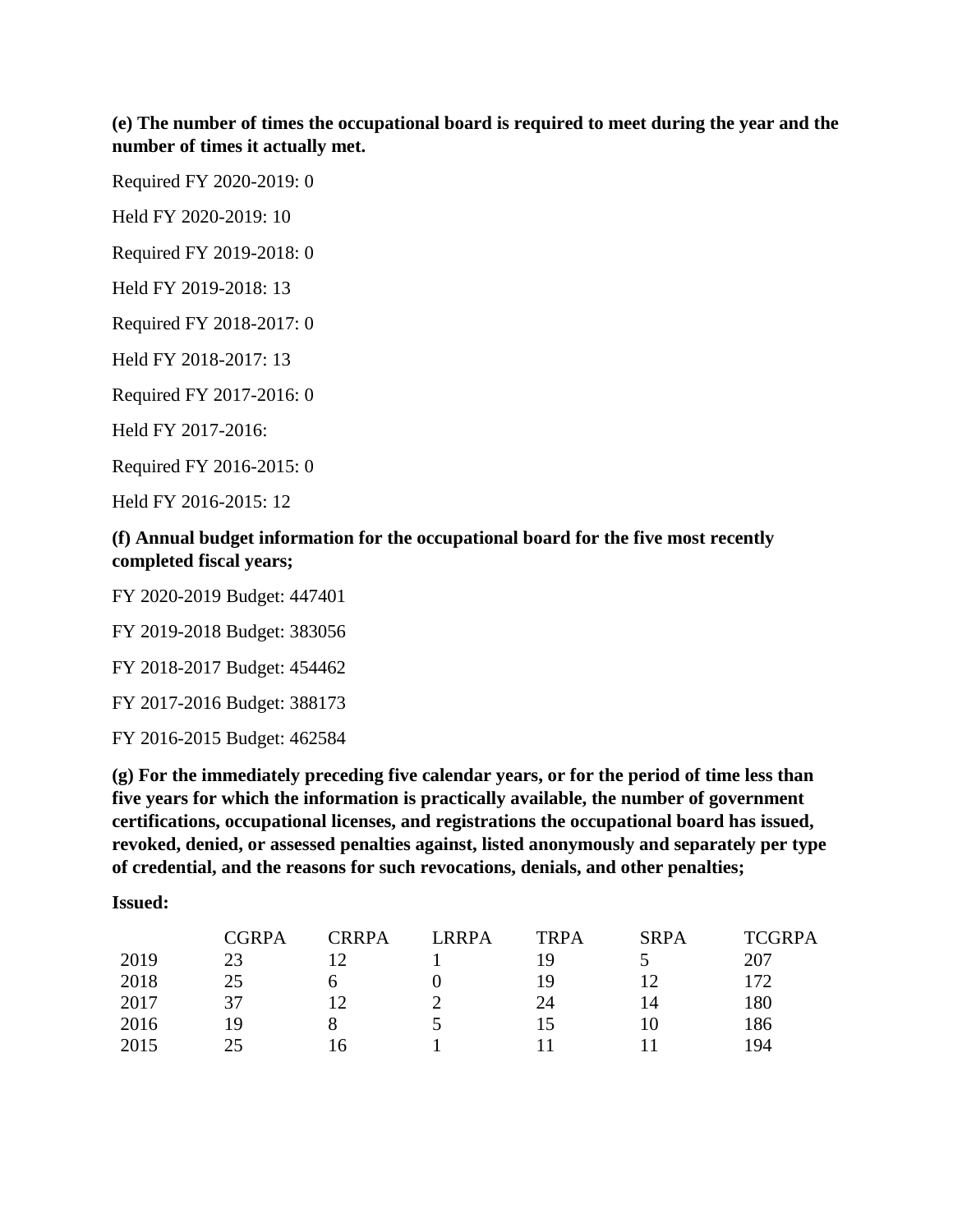**Key:** CGRPA – Certified General Real Property Appraiser CRRPA – Certified Residential Real Property Appraiser LRRPA – Licensed Residential Real Property Appraiser TRPA – Trainee Real Property Appraiser SRPA – Supervisory Real Property Appraiser TCGRPA – Temporary Certified General Real Property Appraiser

Revoked:

Once Certified General Real Property Appraiser in 2018.

Description of Revoked:

The intent of the Board's regulatory program is to be educational in practice when possible. In the cases where the evidence does not support the findings, or the findings are deemed minor in nature by the Board, the Board may dismiss the charges. Based on the educational nature of the process, a dismissal letter may include advisement explaining the Board's findings, or additional voluntary Board recommendations. Such voluntary board recommendations may include suggested continuing education coursework, an informal conference with Board members, and/or any other course of action the Board deems beneficial to the Respondent. Revocation or suspension of a credential or registration would only be considered by the Board under circumstances in which other actions taken by the Board did not result in correction of the issue by the real property appraiser, and undue harm to the public has occurred or is imminent.

A Grievance was filed against a Certified General Real Property Appraiser as the appraiser responsible for a completed appraisal report that allegedly failed meet the minimum standards required by the Uniform Standards of Professional Appraisal Practice ("USPAP"). The Board voted to open the investigation 15-18 for the Grievance. The Board's investigation concluded that the real property appraiser report failed to meet the minimum requirements of USPAP and the Nebraska real Property Appraiser Act. A formal hearing was conducted on June 20-21, 2017 upon the complaint filed against the respondent alleging violations of Neb. Rev. Stat. § 76-237, which states "Each credential holder shall comply with the Uniform Standards of Professional Appraisal Practice. The Board shall adopt and promulgate rules and regulations which conform to the Uniform Standards of Professional Appraisal Practice," and Neb. Rev. Stat. §76-2238  $(4)(5)(12)(15)(16)(18)$  and  $(23)$ . On August 22, 2017, the hearing officer released the Findings of Fact and Conclusion of Law confirming violations of Neb. Rev. Stat. §756-2237, and 76-2238  $(4)(12)(15)(16)$  and (18). The Board took up this matter for determination of appropriate discipline at its October 19, 2017 meeting, and found that the violations of USPAP are substantial and serous, and issued an Order of Discipline. An Order to Show Cause and a request for an appraisal log for the period from March 1, 2018 through April 30, 2018 was issued to the real property appraiser at the Board's meeting on May 17, 2018 for violation of the terms of the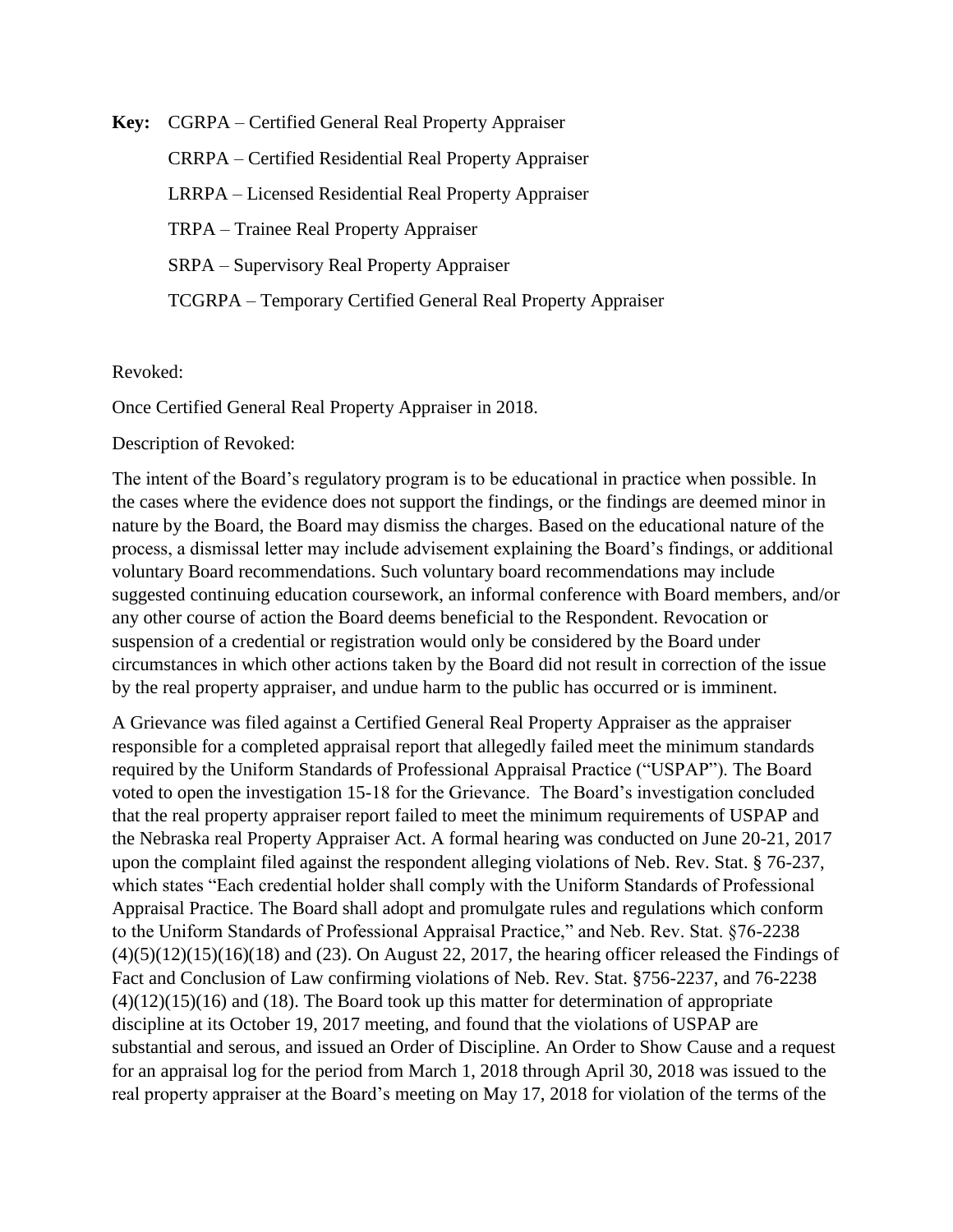Order of Discipline. At its meeting on June 21, 2018, the Board took notice, for the record, of receipt of the Certificate of Service dated June 20, 2018 evidencing that real property appraiser has received the Order to show Cause, and that the real property appraiser has not provided a written response to the Order to Show Cause, and that the real property appraiser has not provided a written response to the Order to Show Cause, and that the real property appraiser has not appeared before the Board concerning the Order to Show Cause, and that the real property appraiser has not appeared before the Board concerning the Order to Show Cause. The board issued an Order of Suspension to the real property appraiser for not meeting the terms of the Order of Discipline imposed by the Board at the November 16, 2017 meeting.

### Denied:

Between 2015 and 209 the number of credential and registration applications denied by the Board includes on Licensed Residential Real Property Appraiser applicant, one Certified General Real Property Appraiser applicant, and two Temporary Certified General Real Property Appraiser applicants; in 2015 two Trainee Real Property Appraiser applicants, one Licensed Residential Real Property Appraiser applicant, one Certified Residential Real Property Appraiser applicant, two Certified General Real Property Appraiser applicants, and one Temporary Certified General Real Property Appraiser applicant; in 2016 one Licensed Residential Real Property Appraiser applicant, one Certified General Real Property Appraiser applicant, and two Supervisory Appraiser Real Property Appraiser applicants in 2017; one Trainee Real Property Appraiser applicant, and four Certified General Real Property Appraiser applicants in 2018; three Certified General Real Property Appraiser applicants, and two Temporary Certified General Real Property Appraiser applicants in 2019.

### Description of Denied:

The Appraisal Foundation, which is authorized by the U.S. Congress in Title XI, develops the Real Property Appraiser Qualification Criteria through its Appraiser Qualifications Board. The Appraisal Subcommittee monitors the requirements established by the states, territories, and the District of Columbia and their appraiser regulatory agencies for the certification and licensing of appraisers, and reviews each state's compliance with the requirements of Title XI. The ASC is authorized by Title XI to take action against a non-complying state appraiser regulatory program if the policies, practices and procedures in place are inconsistent with the requirements of Title XI. The majority of the real property appraiser applicant denials are due to not meeting the minimum standards in the Real Property Appraiser Qualifications Criteria. Specifically, the following applications have been denied by the Board:

• Two Trainee Real Property Appraiser applicants failed to meet the minimum education requirements found in Neb. Rev. Stat. § 76-2228.01;

• One Licensed Residential Real Property Appraiser applicant for procuring or attempting to procure a credential under the act by knowingly making a false statement, submitting false information, or making a material misrepresentation in an application filed with the board or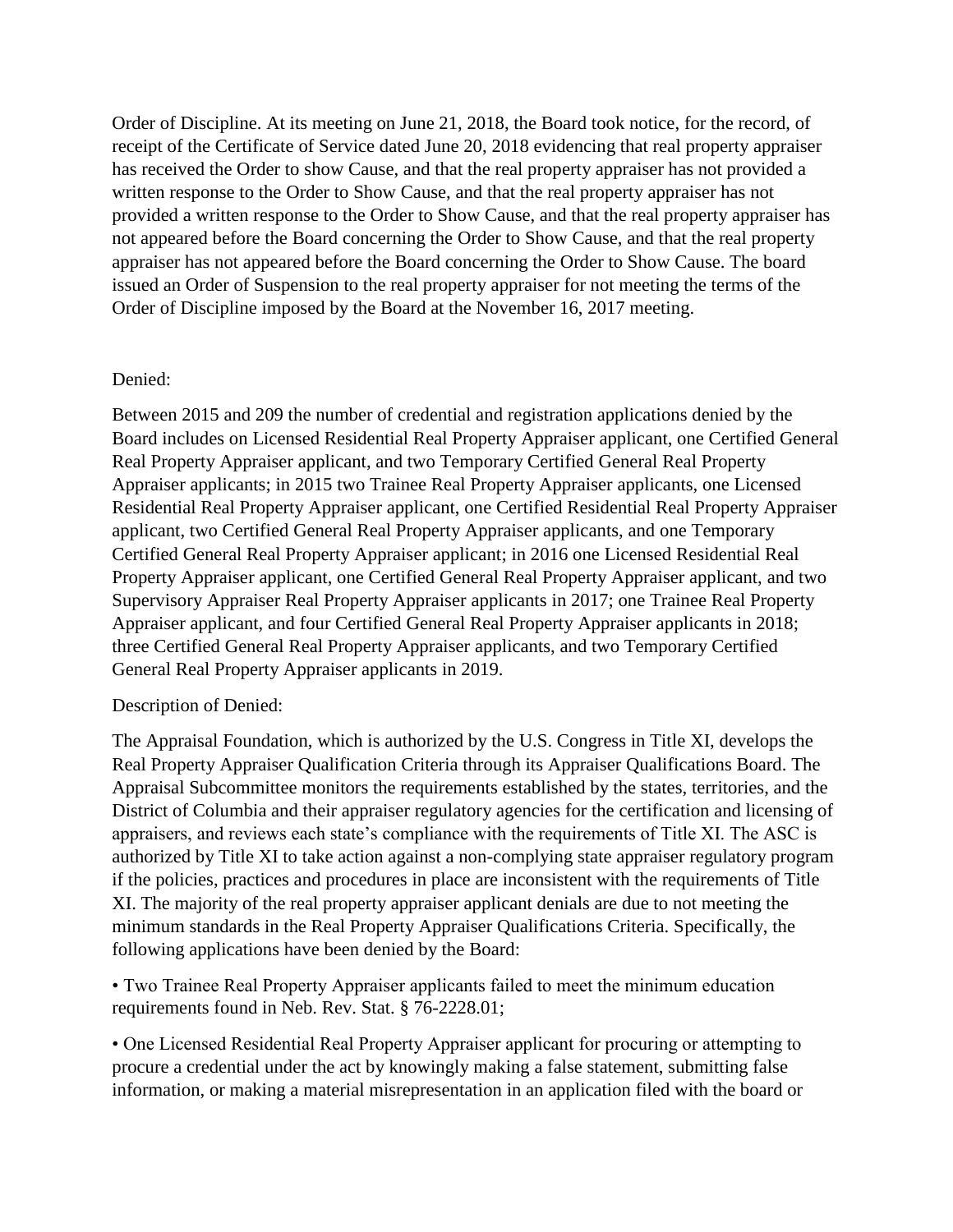procuring or attempting to procure a credential through fraud or misrepresentation as found in Neb. Rev. Stat. § 76-2238;

• One Certified Residential Real Property Appraiser applicant failed to meet the minimum experience requirements found in Neb. Rev. Stat. § 76-2231.01;

• One Certified Residential Real Property Appraiser applicant failed to successfully complete the examination as required in Neb. Rev. Stat. § 76-2231.01;

• Two Certified General Real Property Appraiser applicant failed to meet the minimum experience requirements found in Neb. Rev. Stat. § 76-2232;

• Four Certified General Real Property Appraiser applicants failed to successfully complete the examination found in Neb. Rev. Stat. § 76-2232;

• Two Certified General Real Property Appraiser applicants failed to provide fingerprint cards for the criminal history record check found in Neb. Rev. Stat. § 76-2232;

• One Certified General Real Property Appraiser applicant was convicted of a felony and provided no evidence that applicant's civil rights were restored as found in Neb. Rev. Stat. § 76- 2227;

• One Certified General Real Property Appraiser applicant was issued a cease and desist order after unlawfully acting as a real property appraiser in this state without first obtaining proper credentialing as required under the Real Property Appraiser Act as found in Neb. Rev. Stat. § 76- 2220;

• One Supervisory Appraiser Real Property Appraiser applicant failed to successfully complete disciplinary action that limits the real property appraiser's legal eligibility to engage in real property appraisal practice within three years immediately preceding the date the written request for approval as supervisory real property appraiser as required in in Neb. Rev. Stat. § 76- 2228.02;

• One Supervisory Appraiser Real Property Appraiser applicant failed to hold a certified real property appraiser credential for three years immediately preceding the date of the written request for approval as supervisory real property appraiser as required in in Neb. Rev. Stat. § 76- 2228.02;

• Three Temporary Certified General Real Property Appraiser applicants for procuring or attempting to procure a credential under the act by knowingly making a false statement, submitting false information, or making a material misrepresentation in an application filed with the board or procuring or attempting to procure a credential through fraud or misrepresentation as found in Neb. Rev. Stat. § 76-2238;

• One Temporary Certified General Real Property Appraiser applicant for failure to demonstrate a good reputation for honesty, trustworthiness, integrity, and competence to perform assignments in such manner as to safeguard the interest of the public as found in Neb. Rev. Stat. § 76-2227; and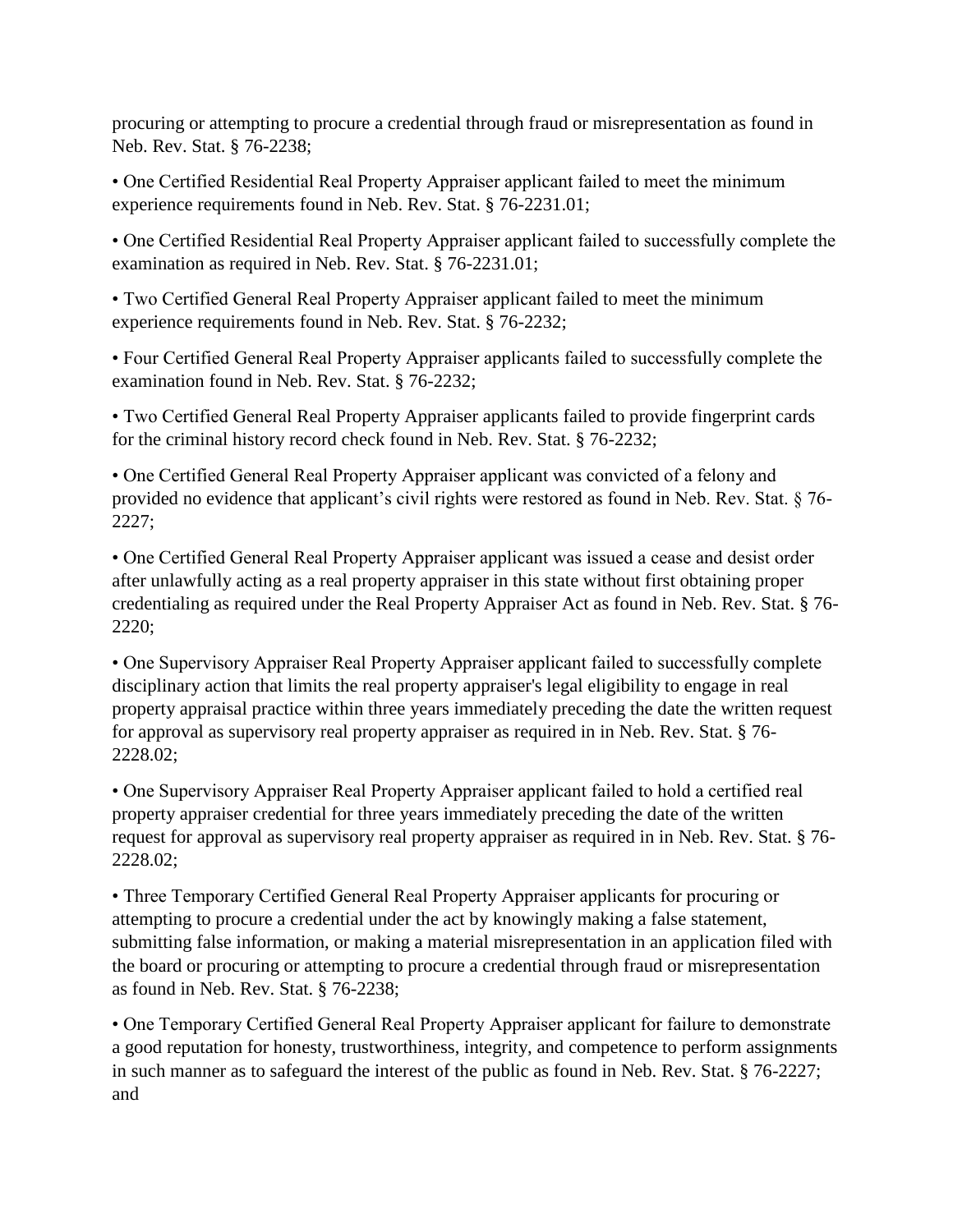• One Temporary Certified General Real Property Appraiser applicant was convicted of a felony and provided no evidence that applicant's civil rights were restored as found in Neb. Rev. Stat. § 76- 2227.

### Penalties Against:

The intent of the Board's regulatory program is to be educational in practice when possible. In the cases where the evidence does not support the findings, or the findings are deemed minor in nature by the Board, the Board may dismiss the charges. Based on the educational nature of the process, a dismissal letter may include advisement explaining the Board's findings, or additional voluntary Board recommendations. Such voluntary Board recommendations may include suggested continuing education coursework, an informal conference with Board members, and/or any other course of action the Board deems beneficial to the Respondent.

Title XI requires the Appraisal Subcommittee to monitor the States for the purpose of determining whether the State processes complaints and completes investigations in a reasonable time period, appropriately disciplines sanctioned appraisers and maintains an effective regulatory program. ASC Policy Statement 7 requires that States must ensure that the system for processing and investigating complaints and sanctioning appraisers is administered in a timely, effective, consistent, equitable, and well-documented manner, and ASC Policy Statement 10 requires that States must ensure that the system for processing and investigating complaints is administered in a timely, effective, consistent, equitable, and well-documented manner. In accordance with ASC Policy Statements 3 and 9, States must report all disciplinary action taken against an appraiser to the ASC via the extranet application within 5 business days after the disciplinary action is final.

The Uniform Standards of Professional Appraisal Practice is the generally recognized ethical and performance standards for the appraisal profession in the United States. USPAP was adopted by Congress in 1989, and contains standards for all types of appraisal services, including real estate, personal property, business and mass appraisal. Compliance is required for state-licensed and state-certified appraisers involved in federally-related real estate transactions. USPAP is updated every two years so that appraisers have the information they need to deliver unbiased and thoughtful opinions of value. The majority of real property appraiser disciplinary actions are the result of the failure to meet the ethical or performance standards found in USPAP.

Between 2015 and 2019 disciplinary action taken by the Board, considered to be reportable to the Appraisal Subcommittee as required by ASC Policy Statements, includes action against one Certified General Real Property Appraiser in 2017, one Certified General Real Property Appraiser in 2018, and one Certified General Real Property Appraiser in 2019.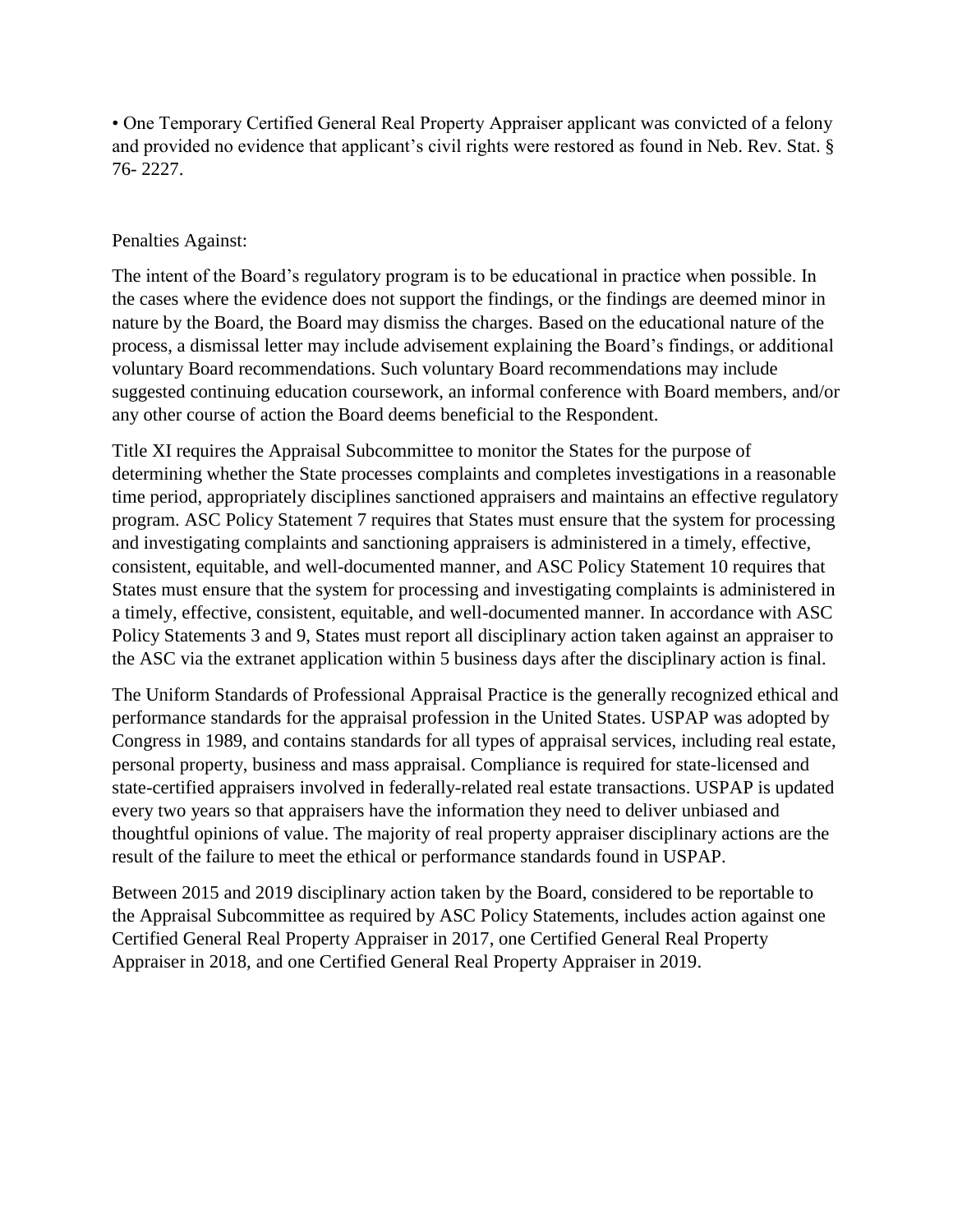Description of Penalties Against:

Actions against real property appraisers:

• The Board, pursuant to its authority to investigate grievances as set forth in the Act, at Neb. Rev. Stat. § 76-2239, had an investigation conducted of a report completed by a Certified General Real Property Appraiser, which was the subject of grievance number 18-01, involving appraisal of property in Douglas County, Nebraska. The investigation indicated that the appraisal report does not meet the minimum requirements of the Uniform Standards of Professional Appraisal Practice ("USPAP"). Under the Nebraska Real Property Appraiser Act, real property appraiser shall comply with USPAP and the alleged violations of USPAP would violate Neb. Rev. Stat. §§ 76-2237 & 2338 (12), (16) and (18). Real property appraiser entered into a Consent Agreement with the Nebraska Real Property Appraiser Board on February 21, 2019, and must complete a 30-hour course on the sales comparison approach, a 15-hour course on the cost approach, and a 15-hour course on residential report writing, within twelve months of the execution of the Consent Agreement. Real property appraiser must also pay \$1000.00 to the Board for costs associated with the investigation, which may be made in two payments of \$500.00 each, with the first payment to be made within sixty days of the execution of the Consent Agreement, and the second payment to be made within one-hundred twenty days of execution. Finally, real property appraiser shall submit a log for all appraisal assignments of real property in Nebraska for four consecutive quarters; the Board may select and send for a USPAP Standard 3-4 review, up to four reports appearing on the logs during the twelve months (one per quarterly period). Real property appraiser successfully met all the requirements specified in the Consent Agreement; the Board considers this matter closed as of August 20, 2020.

• The Board, pursuant to its authority to investigate grievances as set forth in Neb. Rev. Stat. § 76- 2239, had an investigation conducted of a report completed by a Certified General Real Property Appraiser, which was the subject of grievance number 17-05. The investigation indicated that the appraisal report does not meet the minimum requirements of the Uniform Standards of Professional Appraisal Practice ("UPSAP"). Under the Nebraska Real Property Appraiser Act, real property appraiser shall comply with USPAP, and the alleged violations of USPAP would violate N.R.S. § 76-2237 and N.R.S. § 76-2238 (4) (5) (12) (15) (16). The real property appraiser entered into a Consent Agreement with the Board on June 19, 2018, and must complete the 15-hour AQB approved National USPAP course within six months of execution of the Consent Agreement, and pay \$2000.00 to the Board for costs associated with the investigation within 60 days of execution of the Consent Agreement. Real property appraiser was also placed on probation for a period of six months. The Board has the ability during this probation period to request report logs, appraisal reports, workfiles, and education certificates, and may send up to two reports selected for review during the six month probation. The real property appraiser successfully met all the requirements specified in the Consent Agreement; the Board considers this matter closed as of January 17, 2019.

• A Grievance was filed against a certified general real property appraiser as the appraiser responsible for a completed appraisal report that allegedly failed meet the minimum standards required by the Uniform Standards of Professional Appraisal Practice ("USPAP"). The Board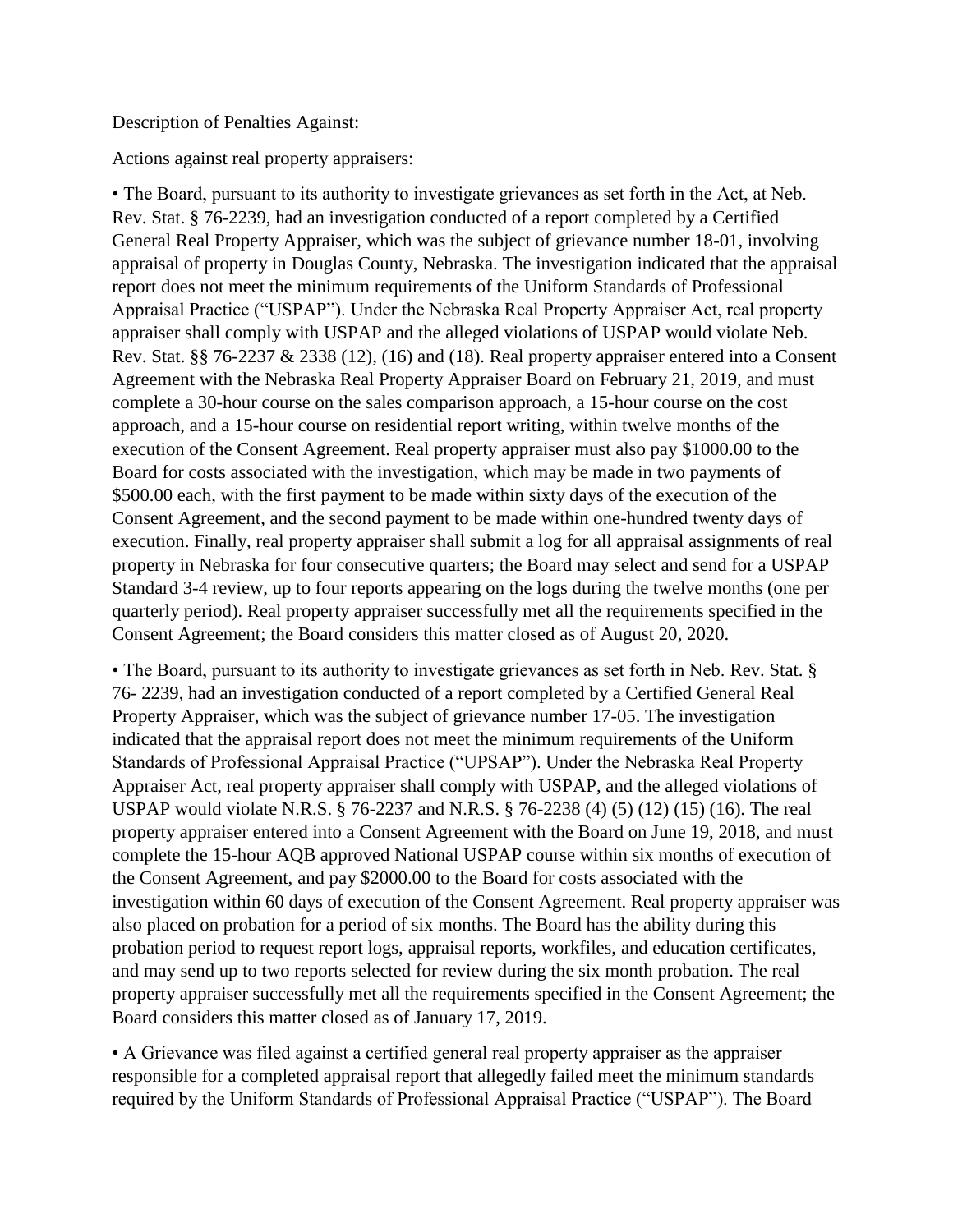voted to open investigation 15-18 for the Grievance. The Board's investigation concluded that the report failed to meet the minimum requirements of USPAP and the Nebraska Real Property Appraiser Act. A formal hearing was conducted on June 20-21, 2017 upon the complaint filed against the respondent alleging violations of Neb. Rev. Stat. § 76-2237, which states "Each credential holder shall comply with the Uniform Standards of Professional Appraisal Practice. The Board shall adopt and promulgate rules and regulations which conform to the Uniform Standards of Professional Appraisal Practice," and Neb. Rev. Stat. § 76-2238  $(4)(5)(12)(15)(16)(18)$  and  $(23)$ . On August 22, 2017, the hearing officer released the Findings of Fact and Conclusion of Law confirming violations of Neb. Rev. Stat. §76-2237, and 76-2238  $(4)(12)(15)(16)$  and  $(18)$ . The Board took up this matter for determination of appropriate discipline at its October 19, 2017 meeting, and found that the violations of USPAP are substantial and serious, and issued an Order of Discipline, in which the real property appraiser is placed on probation for a period of one year commencing December 1, 2017 (during the period of probation, any appraisal report by the real property appraiser shall be required to be signed by a supervisor, who shall be a Certified Real Property Appraiser in the State of Nebraska whose scope of practice is appropriate for the assignment), the Board may request logs of the real property appraiser's appraisals for any two monthly periods during the one-year probation, and the Board will have the right to have up to two reports reviewed by a review appraiser selected by the Board from the logs, a USPAP course of not less than 15 hours shall be completed by June 1, 2018, and costs associated with the investigation in the amount of \$30,000.00 shall be paid to the Board. The real property appraiser asked that the Board reconsider the Order of Discipline. At the November 16, 2017 meeting the Board agreed to formally reconsider the Order of Discipline. Upon reconsideration, the costs incurred for an administrative hearing in this matter, including fees of counsel, court reporters, investigators, and witnesses, were considered and compared with the costs incurred and taxed against respondents in other disciplinary matters. The Board also considered the level of discipline imposed by the October 19, 2017 order. The costs incurred by the Board in this action for the administrative hearing total \$45,226.75, and the total agency costs were \$50,694.54. The Board amended the Order of Discipline to reduce the costs associated with the investigation to the amount of \$24,000.00.

## **(h) A review of the basic assumptions underlying the creation of the occupational regulations;**

Title XI of the Financial Institutions Reform, Recovery, and Enforcement Act of 1989 ("FIRREA") [Exhibit #1] requires each state to prescribe appropriate standards for the performance of real estate appraisals in connection with federally related transactions. In addition, real estate appraisals are to be performed in accordance with generally accepted uniform appraisal standards, and are to be performed by an individual whose competency has been demonstrated, and whose professional conduct is subject to effective state supervision. The Real Property Appraiser Board was established as the Real Estate Appraiser Board on January 1, 1991 to carry out the requirements of Title XI. The Real Property Appraiser Act consists of qualifications for credentialing, as well as standards for appraisal practice and appraiser conduct.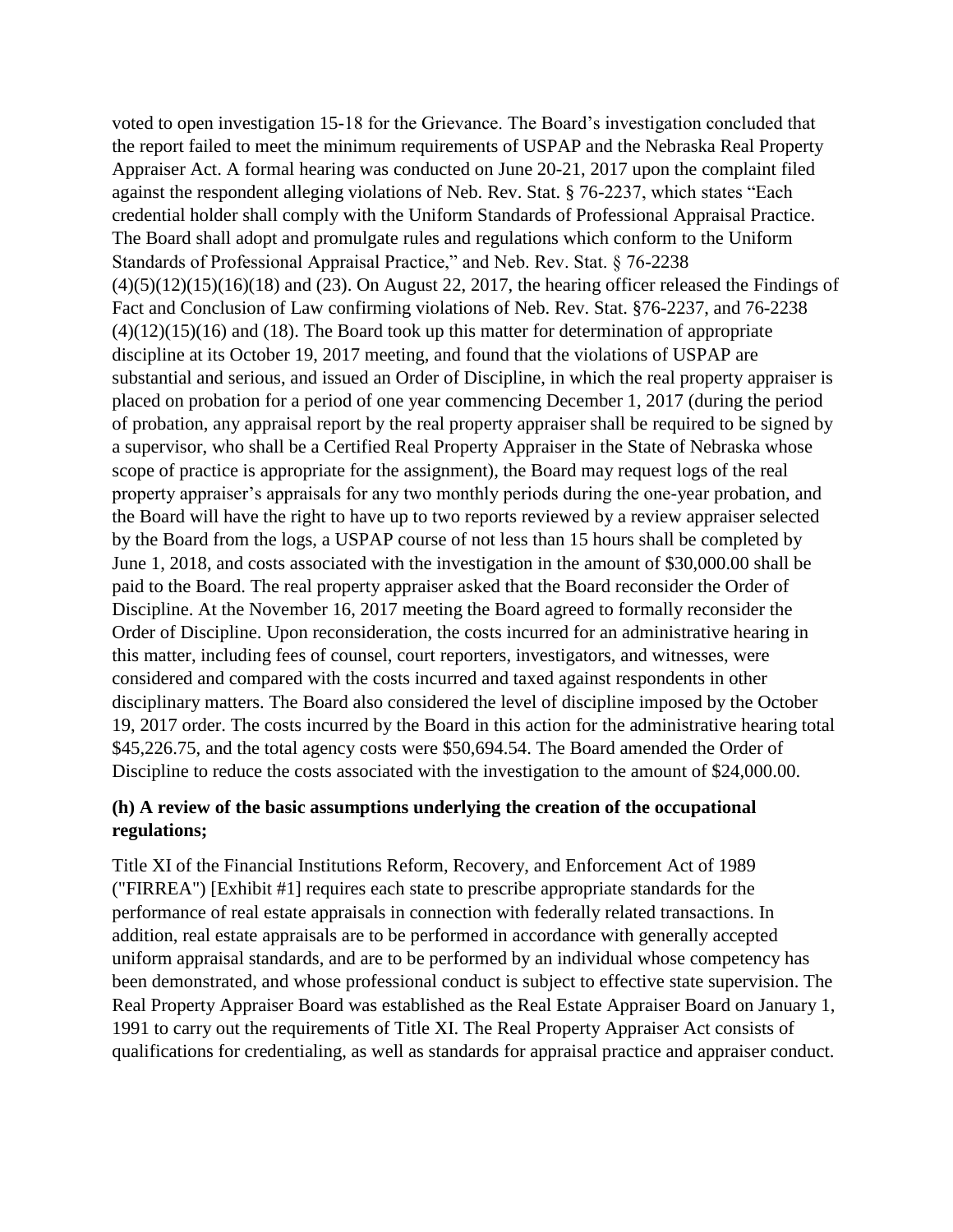Title XI was amended by the Dodd–Frank Wall Street Reform and Consumer Protection Act signed into law on July 21, 2010, which requires states to register and supervise the operations and activities of appraisal management companies. The Appraisal Management Company Registration Act was established on January 1, 2012, authorizing the Real Property Appraiser Board to register and oversee appraisal management companies in Nebraska. The Board of Governors of the Federal Reserve System, the Federal Deposit Insurance Corporation, the Office of the Comptroller of the Currency, the National Credit Union Administration, the Consumer Financial Protection Bureau, and the Federal Housing Finance Agency, jointly, by rule, established minimum requirements to be applied by states to register and supervise the operations and activities of appraisal management companies; the AMC Final Rule [Exhibit #2] was adopted on June 9, 2015, with an effective date of August 10, 2018.

The Appraisal Subcommittee of the Federal Financial Institutions Examination Council monitors the requirements established by the states, territories, and the District of Columbia and their appraiser regulatory agencies for the certification and licensing of appraisers, and the registration of appraisal management companies. The Appraisal Subcommittee reviews each state's compliance with the requirements of Title XI, and is authorized by Title XI to take action against a non-complying state appraiser regulatory program if the policies, practices and procedures in place are inconsistent with the requirements of Title XI. The Appraisal Subcommittee is also charged with monitoring and reviewing the practices, procedures, activities, and organizational structure of The Appraisal Foundation, which is authorized by the U.S. Congress to develop the Real Property Appraiser Qualification Criteria through its Appraiser Qualifications Board [Exhibit #3], and the Uniform Standards of Professional Appraisal Practice [Exhibit #4], also known as USPAP, through its Appraisal Standards Board. The Real Property Appraiser Act and the Appraisal Management Company Registration Act are updated as needed to ensure compliance with Title XI and the Appraisal Subcommittee Policy Statements [Exhibit #5].

The Board's primary functions are to issue and renew appraiser credentials; develop and implement standards for appraiser credentialing; register and renew registration for appraisal management companies; approve appraiser qualifying courses and appraiser continuing education activities, along with instructors for these activities; investigate and adjudicate grievances; develop laws and rules through relevant, efficient and effective legislation and rule making; and disseminate relevant information to general public, stakeholders, credentialed appraisers and appraisal management companies with efficiency, equity, and integrity. Through these processes, the Board ensures that the citizens of Nebraska are protected and served, and also that the appraisal business community is highly qualified through education, experience, and examination. In addition, the Board's strives to maintain compliance with federal requirements set forth in Title XI and Dodd-Frank; and continues to monitor and improve the agency's operations efficiency and effectiveness through evaluation of its policies, procedures and functions, and the continued development of technology.

### **(j) A comparison of whether and how other states regulate the occupation.**

The Appraisal Subcommittee of the Federal Financial Institutions Examination Council monitors the requirements established by the states, territories, and the District of Columbia and their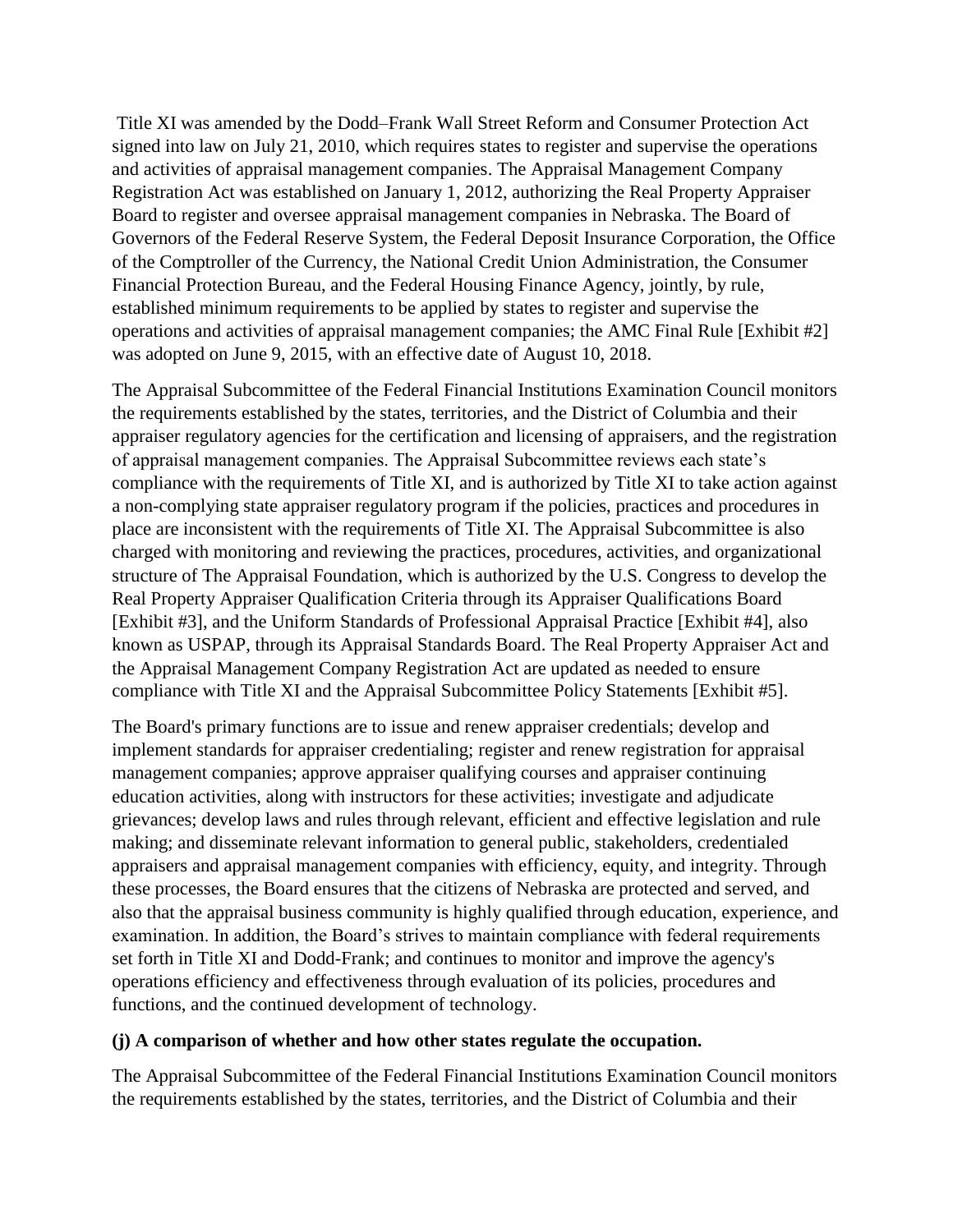appraiser regulatory agencies for the certification and licensing of appraisers, and reviews each state's compliance with the requirements of Title XI. The ASC is authorized by Title XI to take action against a non-complying state appraiser regulatory program if the policies, practices and procedures in place are inconsistent with the requirements of Title XI. The Appraisal Foundation is authorized by the U.S. Congress to develop the Real Property Appraiser Qualifications Criteria and Course Approval Processes and Procedures through its Appraiser Qualifications Board, and USPAP, through its Appraisal Standards Board. All fifty U.S. states and territories must adopt the minimum Real Property Appraiser Qualifications Criteria. States may be more burdensome than the minimum found in the Real Property Appraiser Qualifications Criteria, but most, including the State of Nebraska, are not. It is also important to note that the administrative functions related to implementing and enforcing the Real Property Appraiser Qualifications Criteria may vary from state to state.

(4) Subject to subsection (5) of this section, each committee shall also analyze, and include in its report, whether the occupational regulations meet the policies stated in section 84-946 considering the following recommended courses of action for meeting such policies:

**(a) If the need is to protect consumers against fraud, the likely recommendation will be to strengthen powers under the Uniform Deceptive Trade Practices Act or require disclosures that will reduce misleading attributes of the specific good or services;**

#### Not applicable.

**(b) If the need is to protect consumers against unclean facilities or to promote general health and safety, the likely recommendation will be to require periodic inspections of such facilities;**

#### Not applicable.

**(c) If the need is to protect consumers against potential damages from failure by providers to complete a contract fully or up to standards, the likely recommendation will be to require that providers be bonded;**

#### Not applicable.

**(d) If the need is to protect a person who is not party to a contract between the provider and consumer, the likely recommendation will be to require that the provider have insurance;**

#### Not applicable.

**(e) If the need is to protect consumers against potential damages by transient providers, the likely recommendation will be to require that providers register their businesses with the Secretary of State;**

Not applicable.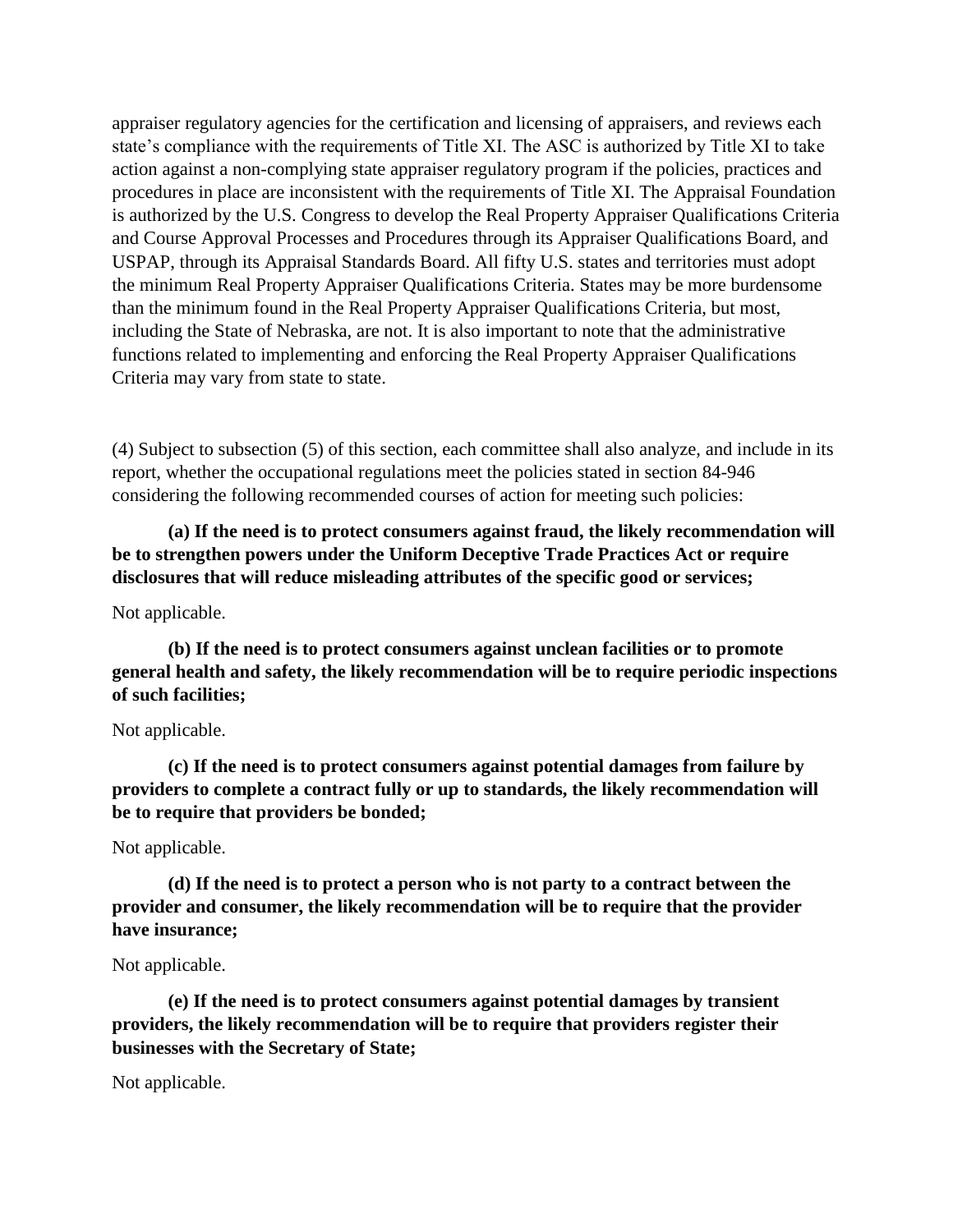**(f) If the need is to protect consumers against a shortfall or imbalance of knowledge about the goods or services relative to the providers' knowledge, the likely recommendation will be to enact government certification; and**

## Not applicable.

**(g) If the need is to address a systematic information shortfall such that a reasonable consumer is unable to distinguish between the quality of providers, there is an absence of institutions that provide adequate guidance to the consumer, and the consumer's inability to distinguish between providers and the lack of adequate guidance allows for undue risk of present, significant, and substantiated harms, the likely recommendation will be to enact an occupational license.**

Not applicable.

**(5) If a lawful occupation is subject to the Nebraska Regulation of Health Professions Act, the analysis under subsection (4) of this section shall be made using the least restrictive method of regulation as set out in section [71-6222.](https://nebraskalegislature.gov/laws/statutes.php?statute=71-6222)**

Not applicable.

**(6) In developing recommendations under this section, the committee shall review any report issued to the Legislature pursuant to the Nebraska Regulation of Health Professions Act, if applicable, and consider any findings or recommendations of such report related to the occupational regulations under review.**

Not applicable.

# **(7) If the committee finds that it is necessary to change occupational regulations, the committee shall recommend the least restrictive regulation consistent with the public interest and the policies in this section and section [84-946.](https://nebraskalegislature.gov/laws/statutes.php?statute=84-946)**

In as much as this report has confirmed that the credentialing requirements for Nebraska real property appraisers in the Real Property Appraiser Act comply with, but do not exceed, the minimum national requirements, the committee recommends no changes in the Act other than continued timely amendments to maintain compliance with the always changing national requirements.

# **(h) A review of the basic assumptions underlying the creation of the occupational regulations;**

Title XI of the Financial Institutions Reform, Recovery, and Enforcement Act of 1989 ("FIRREA") requires each state to prescribe appropriate standards for the performance of real estate appraisals in connection with federally related transactions. In addition, real estate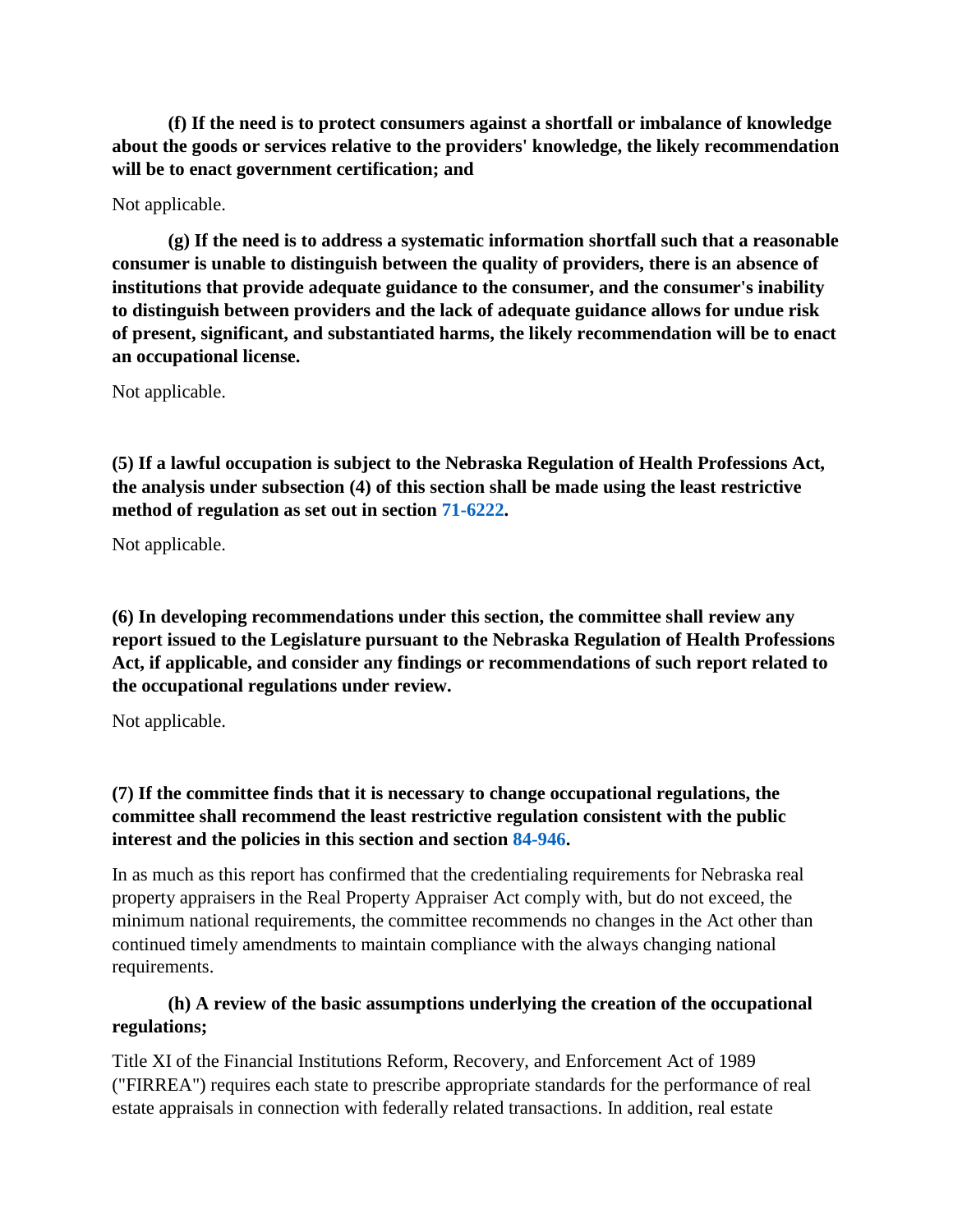appraisals are to be performed in accordance with generally accepted uniform appraisal standards, and are to be performed by an individual whose competency has been demonstrated, and whose professional conduct is subject to effective state supervision. The Real Property Appraiser Board was established as the Real Estate Appraiser Board on January 1, 1991 to carry out the requirements of Title XI. The Real Property Appraiser Act consists of qualifications for credentialing, as well as standards for appraisal practice and appraiser conduct.

Title XI was amended by the Dodd–Frank Wall Street Reform and Consumer Protection Act signed into law on July 21, 2010, which requires states to register and supervise the operations and activities of appraisal management companies. The Appraisal Management Company Registration Act was established on January 1, 2012, authorizing the Real Property Appraiser Board to register and oversee appraisal management companies in Nebraska. The Board of Governors of the Federal Reserve System, the Federal Deposit Insurance Corporation, the Office of the Comptroller of the Currency, the National Credit Union Administration, the Consumer Financial Protection Bureau, and the Federal Housing Finance Agency, jointly, by rule, established minimum requirements to be applied by states to register and supervise the operations and activities of appraisal management companies; the AMC Final Rule was adopted on June 9, 2015, with an effective date of August 10, 2018.

The Appraisal Subcommittee of the Federal Financial Institutions Examination Council monitors the requirements established by the states, territories, and the District of Columbia and their appraiser regulatory agencies for the certification and licensing of appraisers, and the registration of appraisal management companies. The Appraisal Subcommittee reviews each state's compliance with the requirements of Title XI, and is authorized by Title XI to take action against a non-complying state appraiser regulatory program if the policies, practices and procedures in place are inconsistent with the requirements of Title XI. The Appraisal Subcommittee is also charged with monitoring and reviewing the practices, procedures, activities, and organizational structure of The Appraisal Foundation, which is authorized by the U.S. Congress to develop the Real Property Appraiser Qualification Criteria through its Appraiser Qualifications Board, and the Uniform Standards of Professional Appraisal Practice [Exhibit #4], also known as USPAP, through its Appraisal Standards Board. The Real Property Appraiser Act and the Appraisal Management Company Registration Act are updated as needed to ensure compliance with Title XI and the Appraisal Subcommittee Policy Statements.

The Board's primary functions are to issue and renew appraiser credentials; develop and implement standards for appraiser credentialing; register and renew registration for appraisal management companies; approve appraiser qualifying courses and appraiser continuing education activities, along with instructors for these activities; investigate and adjudicate grievances; develop laws and rules through relevant, efficient and effective legislation and rule making; and disseminate relevant information to general public, stakeholders, credentialed appraisers and appraisal management companies with efficiency, equity, and integrity. Through these processes, the Board ensures that the citizens of Nebraska are protected and served, and also that the appraisal business community is highly qualified through education, experience, and examination. In addition, the Board's strives to maintain compliance with federal requirements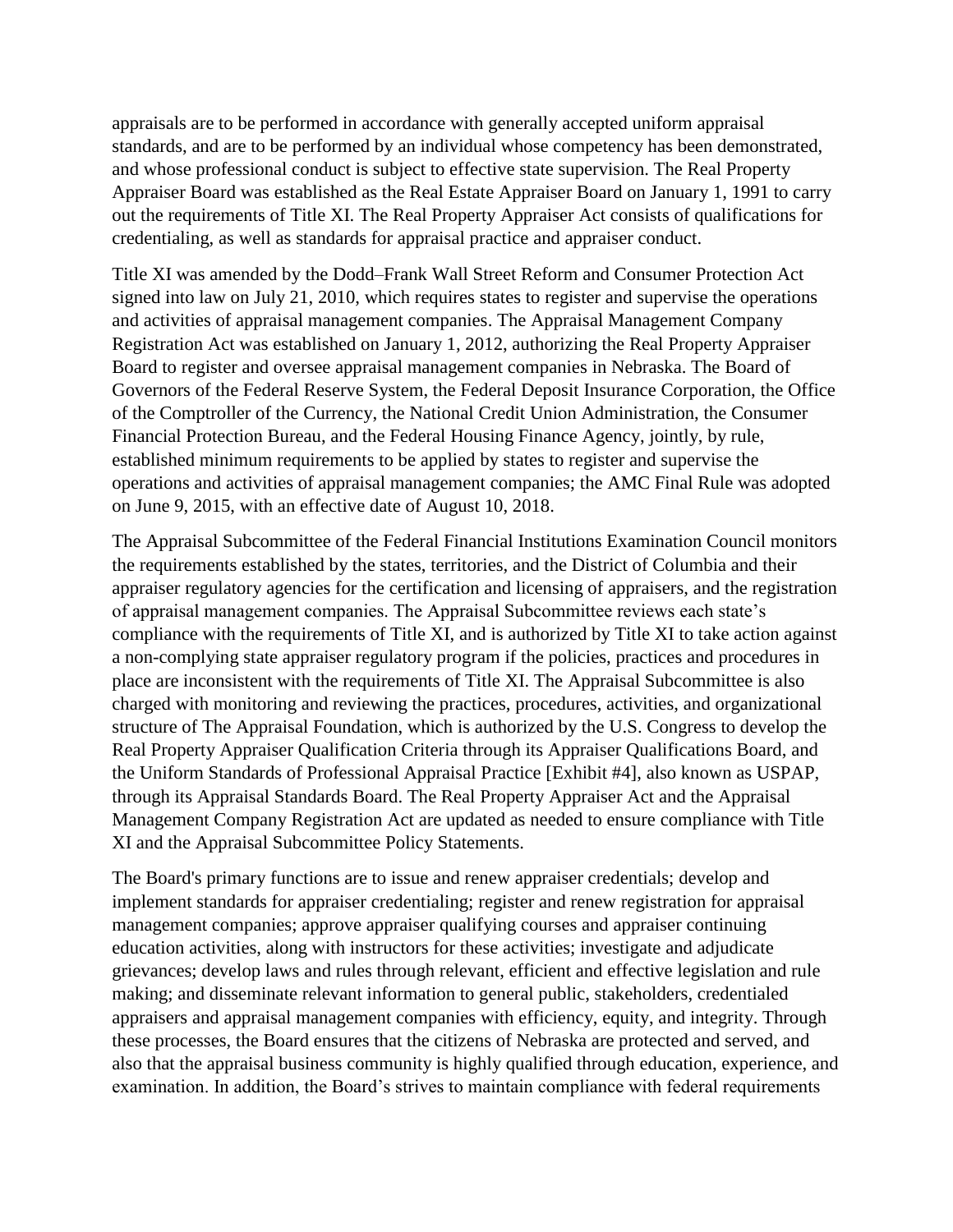set forth in Title XI and Dodd-Frank; and continues to monitor and improve the agency's operations efficiency and effectiveness through evaluation of its policies, procedures and functions, and the continued development of technology.

## **(i) A statement from the occupational board on the effectiveness of the occupational regulations; and**

In response to the "Savings and Loan Crisis," Congress adopted Title XI to address the problem of unregulated persons performing incompetent and/or fraudulent appraisals for federally regulated financial institutions. Title XI's purpose is to "provide that Federal financial and public policy interests in real estate transactions will be protected by requiring that real estate appraisals utilized in connection with federally related transactions are performed in writing, in accordance with uniform standards, by individuals whose competency has been demonstrated and whose professional conduct will be subject to effective supervision." The Appraisal Subcommittee was created on August 9, 1989, pursuant to Title XI.

If real property appraisers were to no longer be credentialed or regulated in Nebraska, the protection of the public against systematic information shortfall would cease to exist. Without proper regulation of the real property appraiser profession, a reasonable consumer would be unable to distinguish between the quality of those providing real property appraisal services, and an absence of adequate guidance provided to the public would exist allowing for the undue risk of present, significant, and substantiated harms. In addition, if the State of Nebraska is found to not be compliant with Title XI by the Appraisal Subcommittee, all Nebraska credentialed appraisers may be removed from the Federal Registry, resulting in no appraisers qualified to appraise real property in connection with federally related transactions. Such action would have a substantial negative impact on the mortgage loan activity in Nebraska. Finally, if real property appraisers were no longer credentialed in Nebraska, there would be no real property appraisers eligible to appraise real property in connection with federally related transactions.

If appraisal management companies were to no longer be registered or regulated in Nebraska, the protection of the public against systematic information shortfall would cease to exist. Without proper regulation of the appraisal management company industry, a reasonable consumer would be unable to distinguish between the quality of those providing appraisal management services, and an absence of adequate guidance provided to the public would exist allowing for the undue risk of present, significant, and substantiated harms. In addition, if the State of Nebraska is found to not be compliant with Title XI by the Appraisal Subcommittee, all Nebraska registered appraisal management companies may be removed from the Federal Registry, resulting in no appraisal management companies to provide appraisal management services to creditors or to secondary mortgage market participants, including affiliates; or provide appraisal management services in connection with valuing a consumer's principal dwelling as security for a consumer credit transaction or incorporating such transactions into securitizations. Such action would have a substantial negative impact on the mortgage loan activity in Nebraska. Finally, if appraisal